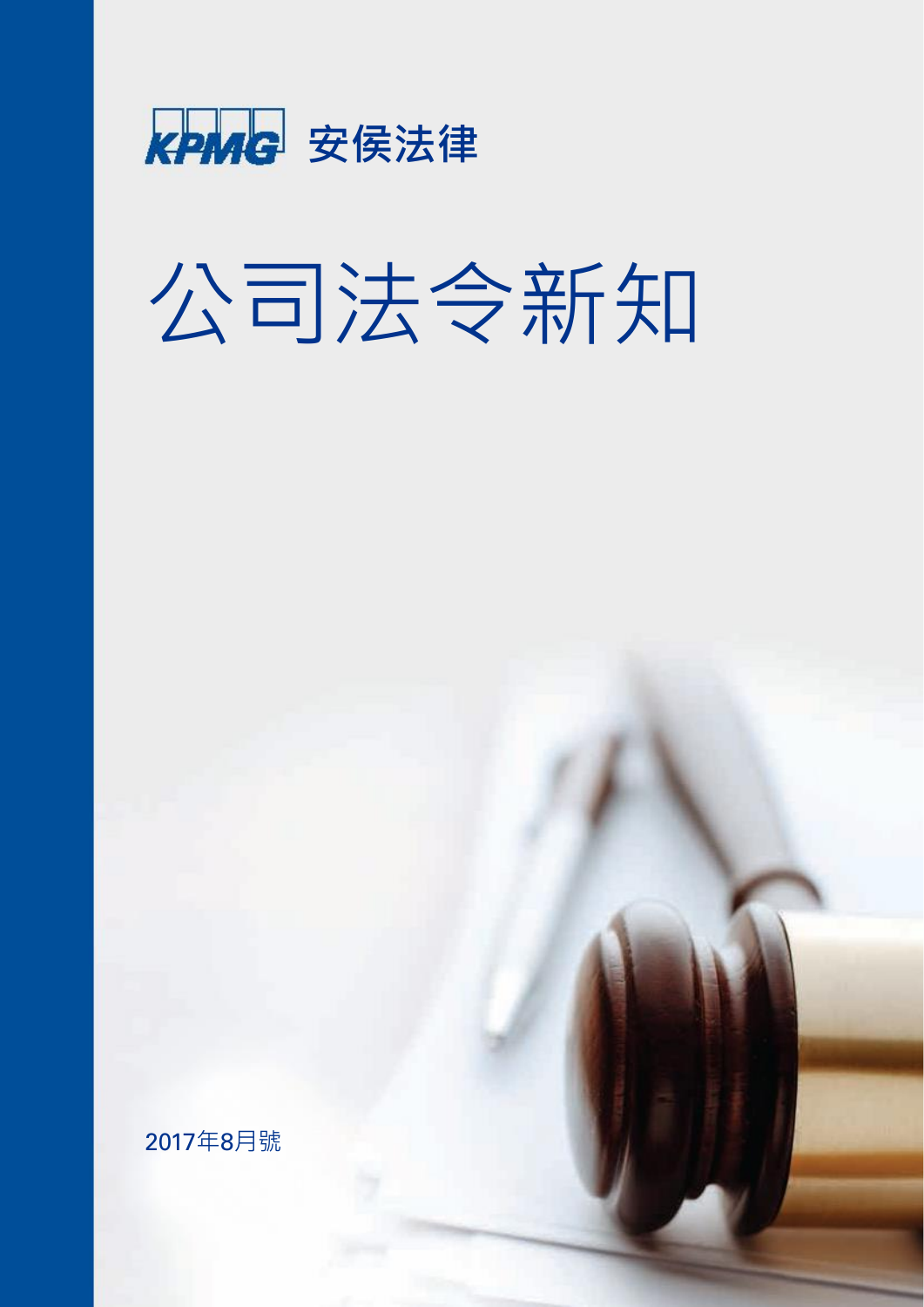# Contents

### **公司法令新知**

| 02 | 公開發行公司–強化獨立董事職權、發揮監督責任                |
|----|---------------------------------------|
| 03 | 勞動基準法-員工離職前未排定且未休的特休工資不須計入平均工資        |
| 04 | 公司法草案修正方向–股東/利害關係人請求遭拒,可向法院聲請裁<br>定解決 |
| 05 | 前瞻基礎建設特別條例–擴大數位經濟投資,促進產業轉型            |
| 06 | 洗錢防制法-擴大適用範圍,全面強化客戶身份查核               |

A Filippine

 $\ddot{\mathbf{e}}$ 

 $\ddot{\phantom{a}}$ 

### **編輯群**

**翁士傑** 執行顧問 **鍾典晏** 資深律師 **林陣蒼** 律師

KPMG international Cooperative ("KPMG International"), a Swiss entity. All rights reserved. Printed in Taiwan.

© 2017 KPMG Law Firm, a Taiwan licensed law firm and a member firm of the KPMG network of independent member firms affiliated with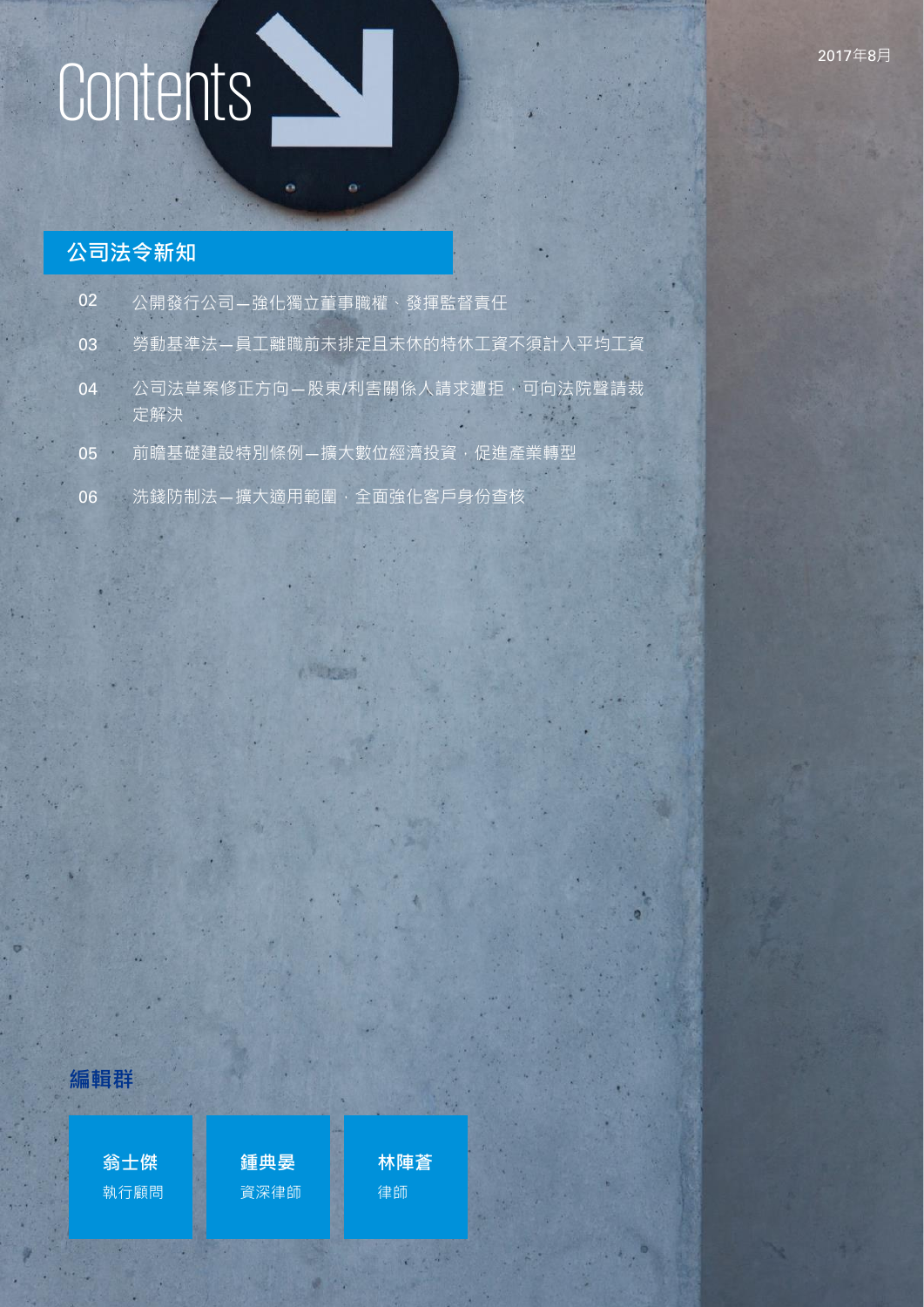### 公開發行公司— 強化獨立董事職權、發揮監督 責任

金管會為促使獨立董事發揮專業監督責任,藉此強化董 事會職能,已於近日修正「公開發行公司審計委員會行 使職權辦法」、「公開發行公司董事會議事辦法」、「 公開發行公司獨立董事設置及應遵循辦法」等部分條文 ,預計修正重點如下:

|                | 修正方向                 | 重點說明                                                                                                   |
|----------------|----------------------|--------------------------------------------------------------------------------------------------------|
|                | 強化審計委<br>員會職責        | 審計委員會得決議激請相關人員列<br>席會議。為使審計委員會有充分管<br>道 瞭 解 資 訊 並 與 經 營 階 層 進 行 溝<br>涌·相關人員於會議中的列席有助<br>於審計委員會行使監督責任   |
| $\overline{2}$ | 提高審計委<br>員會會議诱<br>明度 | 審計委員會成員若對會議事項有利<br>害關係者,應說明相關的重要內容<br>後迴避表決,並載明於議事錄:開<br>會過程應全程錄音錄影存證,目保<br>存五年以上,發生訴訟時則應保存<br>至訴訟終結為止 |
| R              | 加強獨立董<br>事參與董事<br>會  | 每次董事會開會應有至少一席獨立<br>董事親自出席,但法定應由董事會<br>決議的議案,應有全體獨立董事出<br>席                                             |
| 4              | 提高獨立董<br>事獨立性        | 為兼顧獨立董事的獨立性與經驗<br>度,擬要求公開發行公司提名已連<br>續擔任三屆之候選人時,公司應公<br>告繼續提名該候選人擔任獨立董事<br>的理由,並於股東會時向股東說明             |

### KPMG**觀察**

從此次金管會的修正方向,足見主管機關期許公開 發行公司獨立董事與審計委員會充份發揮職能,成 為公司內部的監督力量。另配合經濟部近期的公司 法修法草案,擬提供獨立董事更多監督公司運作的 配套制度,例如,草案中增設公司得聘用公司治理 專責人員條款,使專業與熟悉公司內部運作的專責 人員,成為獨立董事與經營階層間的溝通橋樑,並 協助獨立董事與董事會執行職務。主管機關擬透過 相關配套措施的立法,強化公司治理的要求。

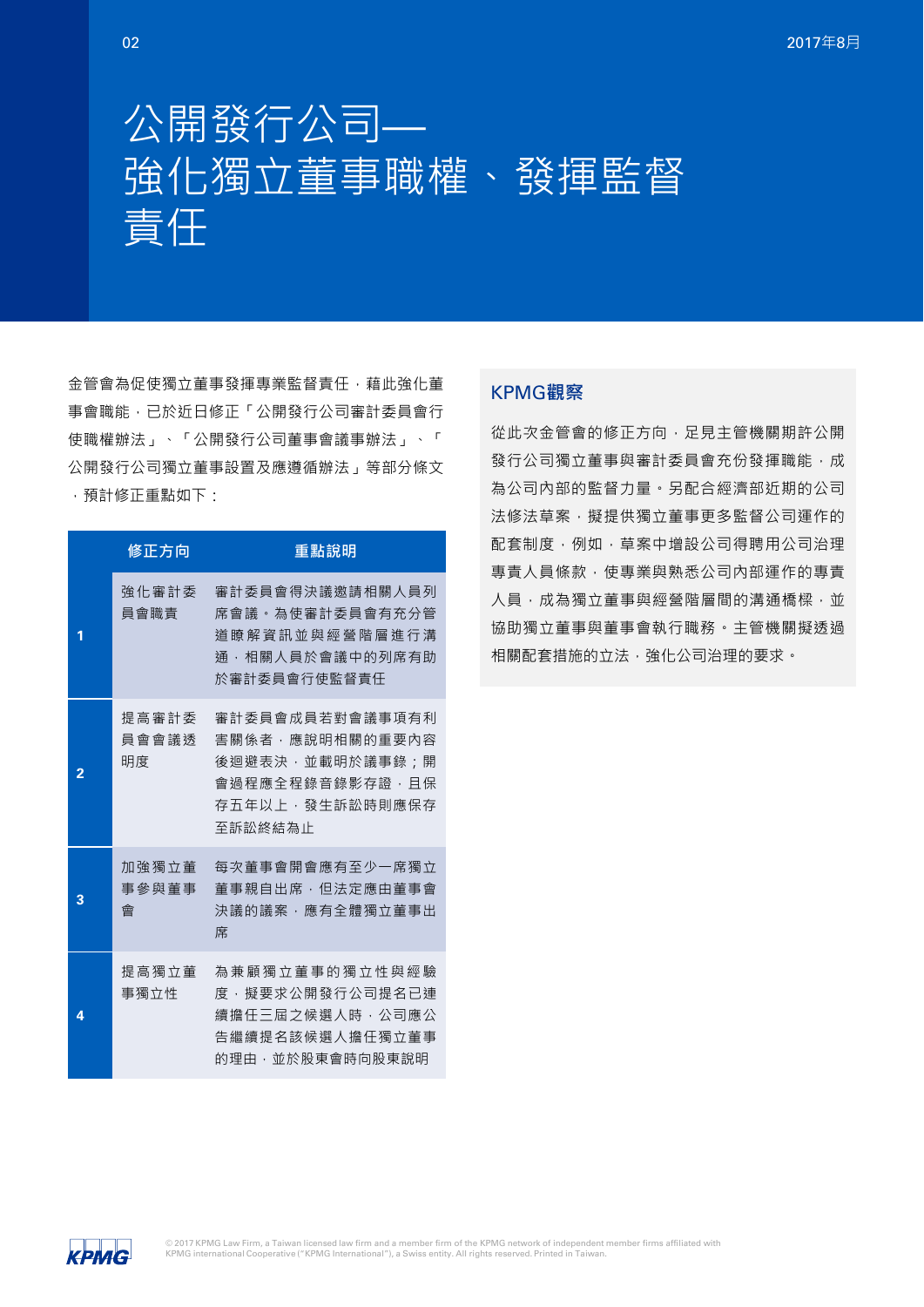# 勞動基準法— 員工離職前未排定且未休的特 休工資不須計入平均工資

勞動部在7月發布函釋解釋,雇主發給員工未休的特別 休假(下稱特休)日數工資,是否應計入勞工離職前的 平均工資,將依三種情況而有不同的處理方式:

|   | 情況                                      | 計入平均<br>工資? | 理由                                                                   |
|---|-----------------------------------------|-------------|----------------------------------------------------------------------|
| A | 勞工已排定<br>的特休,但<br>勞丁同意出<br>勤的特別休<br>假工資 | 是           | 因排定的休假在平均<br>工資計算期間內,因<br>此員工出勤所發給的<br>加倍工資應予列入                      |
| B | 勞工未排定<br>特休,於年<br>度終結後發<br>給的未休日<br>數工資 | 勞雇雙方協<br>議  | 因勞工未排定特休日<br>期・如何認定未休之<br>特休是否在平均工資<br>計算期間內,法無明<br>定・故由勞雇雙方協<br>商議定 |
| C | 勞工未排定<br>特休·於契<br>約終止後發<br>給的未休日<br>數工資 | 否           | 勞工未排定特休,雇<br>主所發給的未休特休<br>日數丁資,因屬於員<br>工離職後的所得,故<br>不併入平均工資計算        |

### KPMG**觀察**

平均工資是指離職發生的當日前六個月內所得工資 總額除以該期間的總日數所得的金額。因此未休特 休工資是否計入將影響平均工資的計算,雇主發生 勞工退休或資遣情形時,留意是否有以上三種情形 發生,尤其是在情況B,需要由勞資雙方協商同意決 之,因此,企業可考慮將計算方式先行納入員工聘 僱合約中,以杜爭議,並維繫和諧的勞資關係。

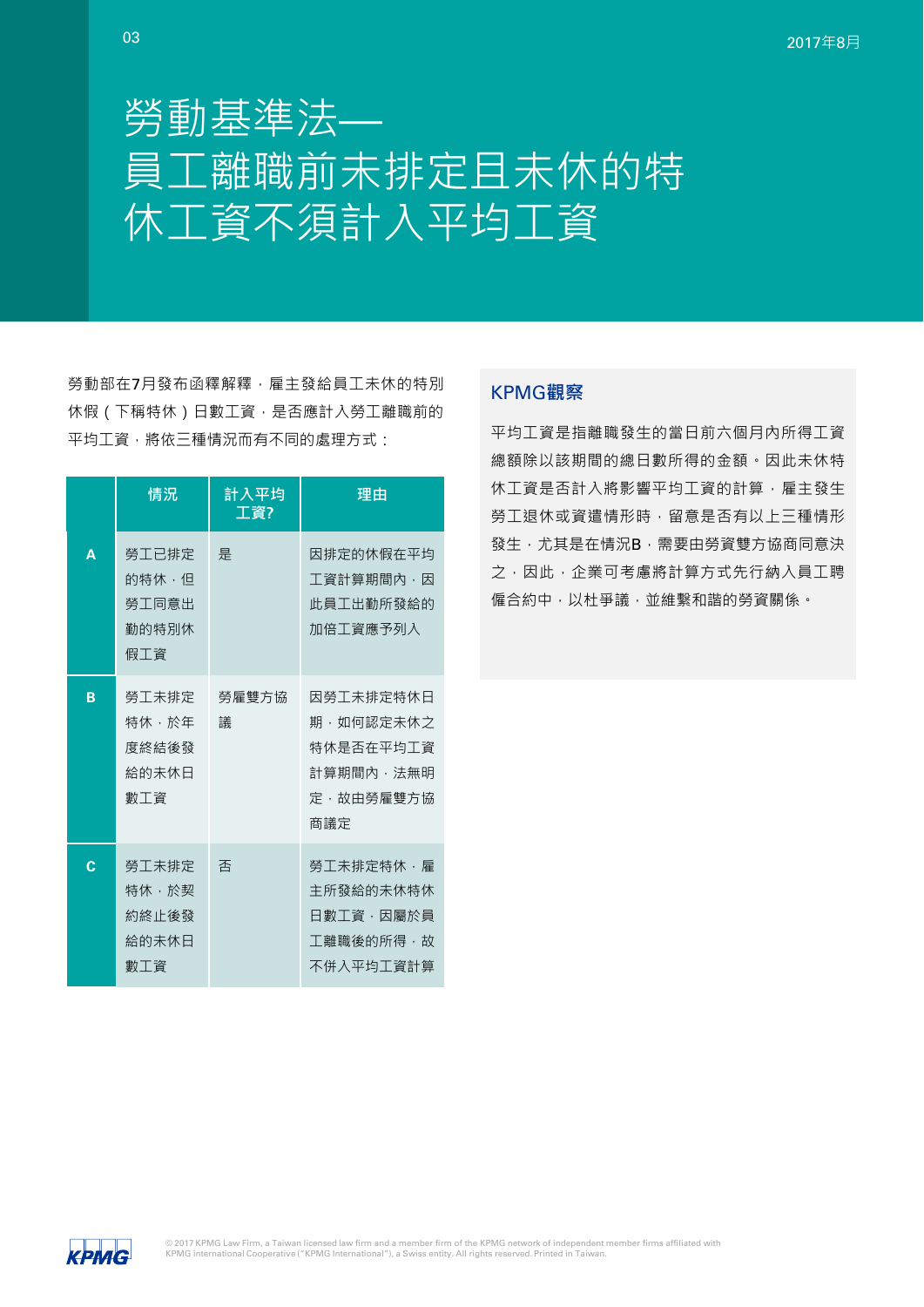## 公司法草案修正方向— 股東/利害關係人請求遭拒, 可向法院聲請裁定解決

為提升股東權益及強化公司治理,經濟部於今年4月公 告公司法修正草案,並就「股東提案權被公司剔除之救 濟」、「提名董事候選人被公司剔除之救濟」、「拒絕 利害關係人查閱公司簿冊文件」與「拒絕股東會召集權 人請求提供股東名簿」等4議題,未來如有股東/利害關 係人的相關請求遭公司拒絕,股東/利害關係人應如何 救濟?原草案中研擬甲、乙、丙等三案(詳下表),然 經濟部於106年7月4日公聽會上公開宣示採取甲案,並 將甲案中不得對法院裁定提出抗告,改為可對法院裁定 提出抗告,且維持對公開發行股票公司負責人提高罰鍰 為新台幣(下同)24萬元~240萬元;但對非公開發行公司 負責人則維持現行罰鍰1萬元~5萬元的處罰金額。此次 公司法修正草案擬於今年底前完成立法程序。

|      | 甲案                                   | 乙案                            | 丙案                            |
|------|--------------------------------------|-------------------------------|-------------------------------|
| 救濟機關 | 法院                                   | 經濟部                           | 維持現狀<br>(法院)                  |
| 決定方式 | 裁定                                   | 行政處分                          | 維持現狀<br>(民事訴訟/定暫時狀態假處分 )      |
| 後續救濟 | 可抗告乙次<br>(原草案採不可抗告, 公聽會後決<br>定採可抗告版) | 訴願、行政訴訟                       | 維持現狀<br>(可上訴/抗告)              |
| 罰鍰   | 提高公開發行公司罰鍰‧處負責人<br>24萬元~240萬元        | 提高公開發行公司罰鍰‧處負責人<br>24萬元~240萬元 | 提高公開發行公司罰鍰,處負責人<br>24萬元~240萬元 |

### KPMG**觀察**

雖經濟部公開宣示採取甲案,確定由法院作為最終爭 議解決機關,然而,法院作成裁定的審理期間,是否 較現行法制的定暫時狀態假處分迅速有效?未來新法 是否也允許股東/利害關係人向聲請法院「定暫時狀態

假處分」,此制度與新增的聲請裁定制度間,二者有 何異同?是否有可能因法官認定不同而相互矛盾,且 如何因應與處理?司法院對此尚未表態。未來修法方 向,仍值得觀察,盼能予以釐清。

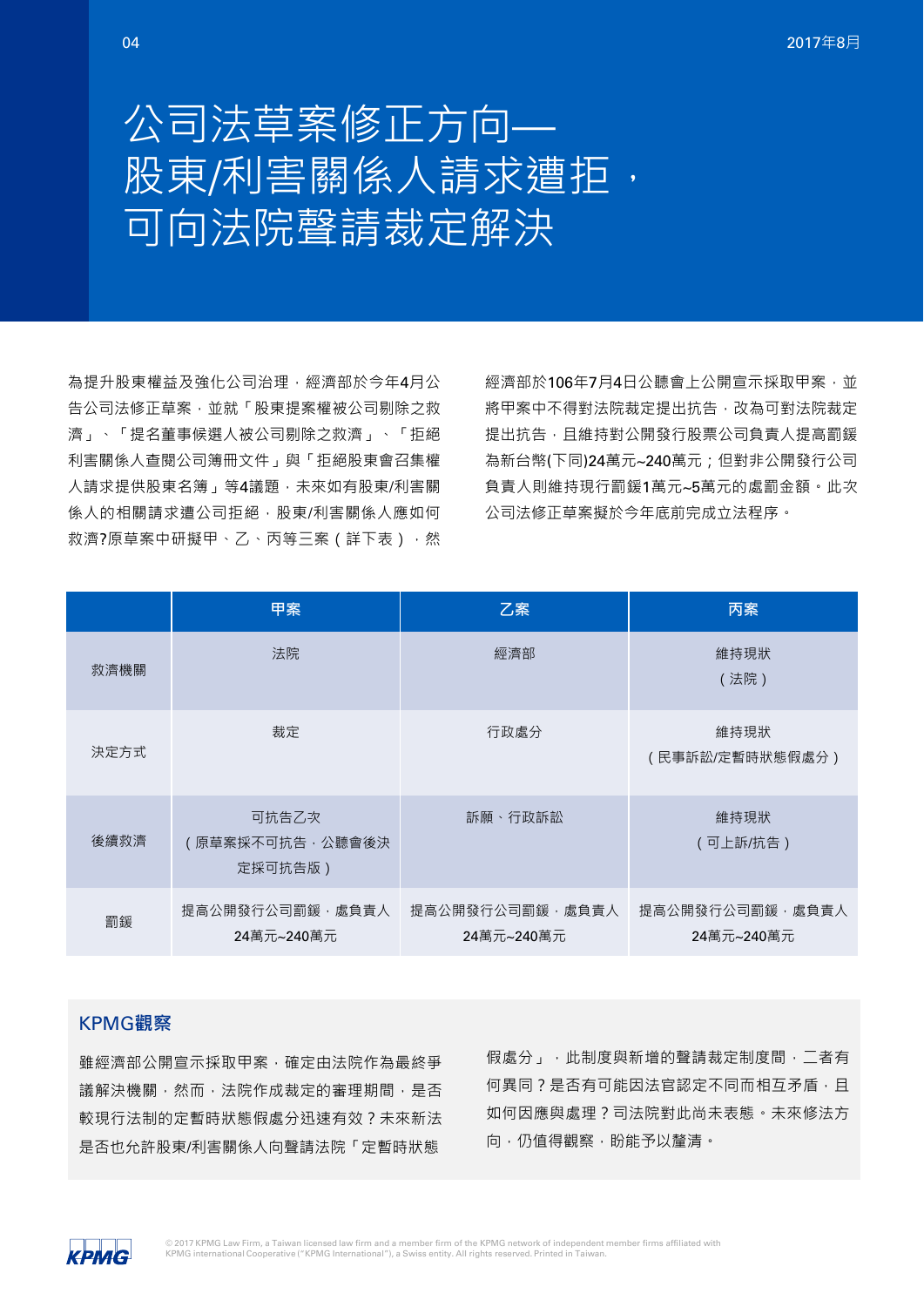前瞻基礎建設特別條例 (下稱前瞻條例)已於106年7 月7日業經總統公布。前瞻條例係以加大投資台灣經濟 發展最需要的基礎建設,來帶動內需增長力道,提振經 濟成長。前瞻條例係以4年為期程,預算總上限為新臺

幣4,200億元。依前瞻條例規定,政府已編制實施時程 106年度至107年度之第一期特別預算案(總金額約 1,089億元),送請立法院審議。茲將前瞻條例之項目 及第一期特別預算各分配金額圖示說明如下:



資料來源: 行政院前瞻基礎建設計畫第1期特別預算案

### KPMG**觀察**

在前瞻計畫的第一期特別預算中,數位建設預算金額 高達161億元,其中包括用於建構物聯網、雲端服 務、大數據運用及AI等創新數位投資佔近3成左右, 顯示新型態的數位經濟活動將對傳統的經濟型態影響 與日俱增。政府為配合因應數位經濟時代的需要,目

前亦加速研修制訂數位通訊傳播管理法及資通安全管 理法,因此,企業除應積極面對數位科技及新商業模 式的運用對既有經營模式的衝擊外,亦應留意資訊安 全及個人資料保護等消費者權益等法令遵循議題。

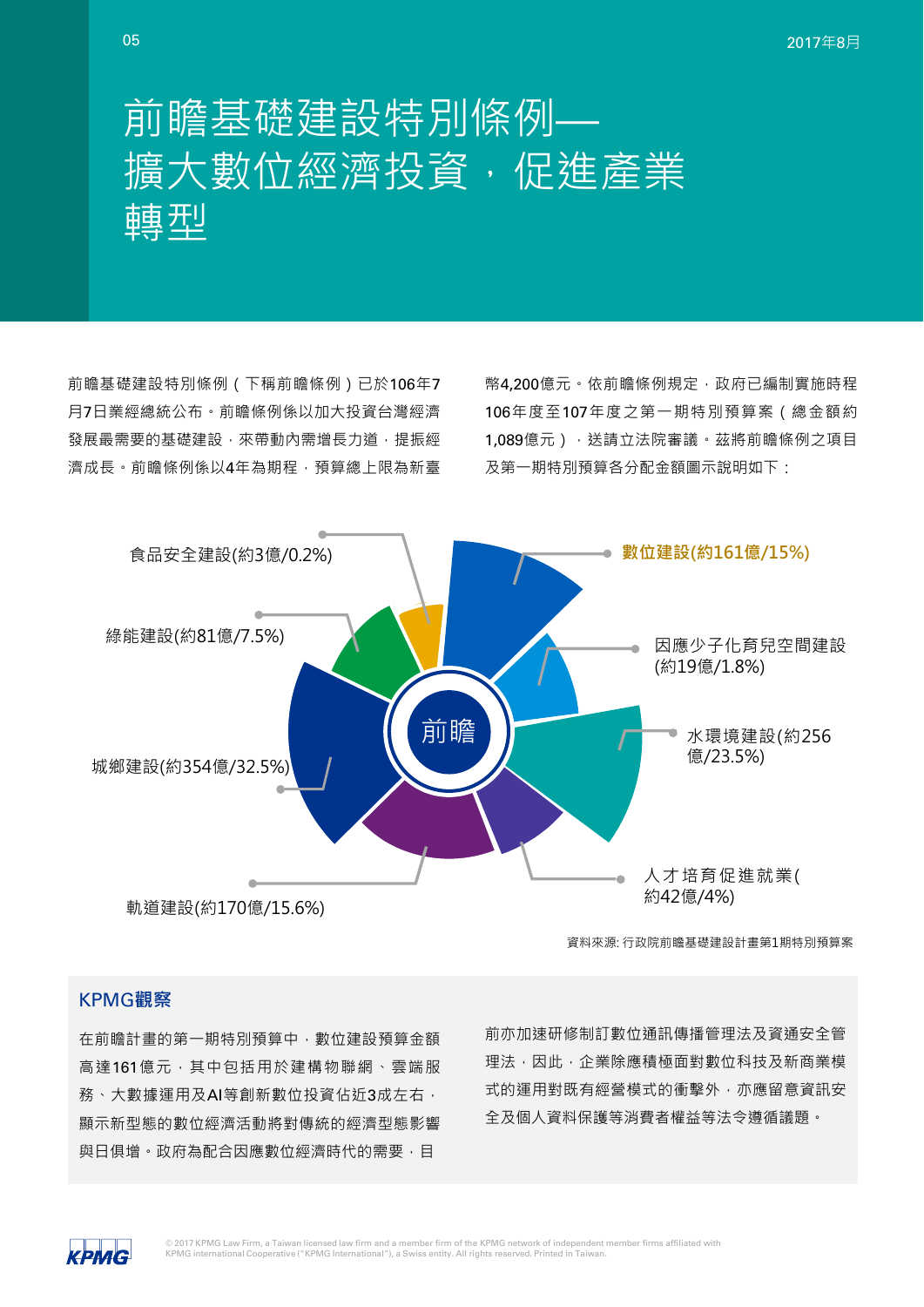

洗錢防制法於去年年底修正,並自106年6月28日施行

,新法透過擴大洗錢犯罪之追訴、強化金流軌跡之建立 、增進國際合作及強化企業內稽及教育訓練等多面向修 法以建構洗錢防制新秩序。新法規定,中央目的事業主 管機關應就確認客戶身分、紀錄保存、一定金額以上通 貨交易申報交易申報等事項訂定授權辦法,爰金 管會於106年6月20日另公布「金融機構防制洗錢辦法 」6月28日生效。其重要內容如下:

| 條文           | 要點                                                                                                                                                                                      |
|--------------|-----------------------------------------------------------------------------------------------------------------------------------------------------------------------------------------|
| $\mathbf{2}$ | 滴用對象・<br>銀行業、證券期貨業、保險業、電子支付機構及<br>雷子票證發行機構。                                                                                                                                             |
| 3.5          | 強化客戶身份查核 (KYC):<br>金融機構應於客戶開戶時,執行確認客戶身分程<br>序,包括瞭解客戶開戶的目的、性質及身分背景<br>資訊等。<br>另對於法人或團體客戶尚須取得客戶的章程並瞭<br>解客戶的控制權架構及實質受益人(指對客戶具<br>最終控制權的自然人)。<br>完成開戶後,金融機構亦須對客戶資料建立持續<br>審杳機制,以維持客戶資料之更新。 |
| 6            | 確認客戶身份及持續審查應以風險基礎方法決定<br>其執行強度。                                                                                                                                                         |
| 7            | 金融機構對確認客戶身份應負最終責仠。                                                                                                                                                                      |
| $8 \cdot 10$ | 加強金融機構認識客戶的要求・<br>金融機構應建立政策及程序檢核客戶及交易有關<br>對象,句括應檢核客戶是否為國內外或國際組織<br>重要政治性職務人士(PEPs),或經指定之制裁對<br>象,目檢核範圍應擴及法人或團體客戶之實質受<br>益人及高階管理人員。                                                     |
| 13           | 對於客戶辦理大額通貨交易 (50萬新台幣以上)                                                                                                                                                                 |

**15** 或客戶的交易模式、金額與過去有明顯不同等情 形,也須對客戶身分進行確認並留存紀錄憑證, 並對大額通貨交易及可疑交易向調查局申報。

### KPMG**觀察**

- 新法將重要政治性職務人士 (PEPs) 納入規範, 法務部並已訂定「重要政治性職務之人與其家庭 成員及有密切關係之人範圍認定標準」,顯示新 法已全面性強化客戶身份查核要求,因此將來企 業與受規範之金融機構進行交易時,可能需配合 提供公司章程、集團控制權架構及實質受益人等 文件,並逐一確認企業的董事和股東的身分。企 業如未依法配合,恐難以進行金融交易或帳戶遭 凍結,且有可能遭依法通報,企業應明瞭新法規 定,並妥適配合因應。
- 除金融機構外,銀樓業、地政士、不動產經紀 業、律師、公證人以及會計師等非金融機構業者 依6月28日生效的洗錢防制法都需要遵守洗錢防 制規範。企業在進行不動產買賣、企業併購、珠 寶買賣等交易時,也需要注意並配合相關專業機 構洗錢防制法上的要求。